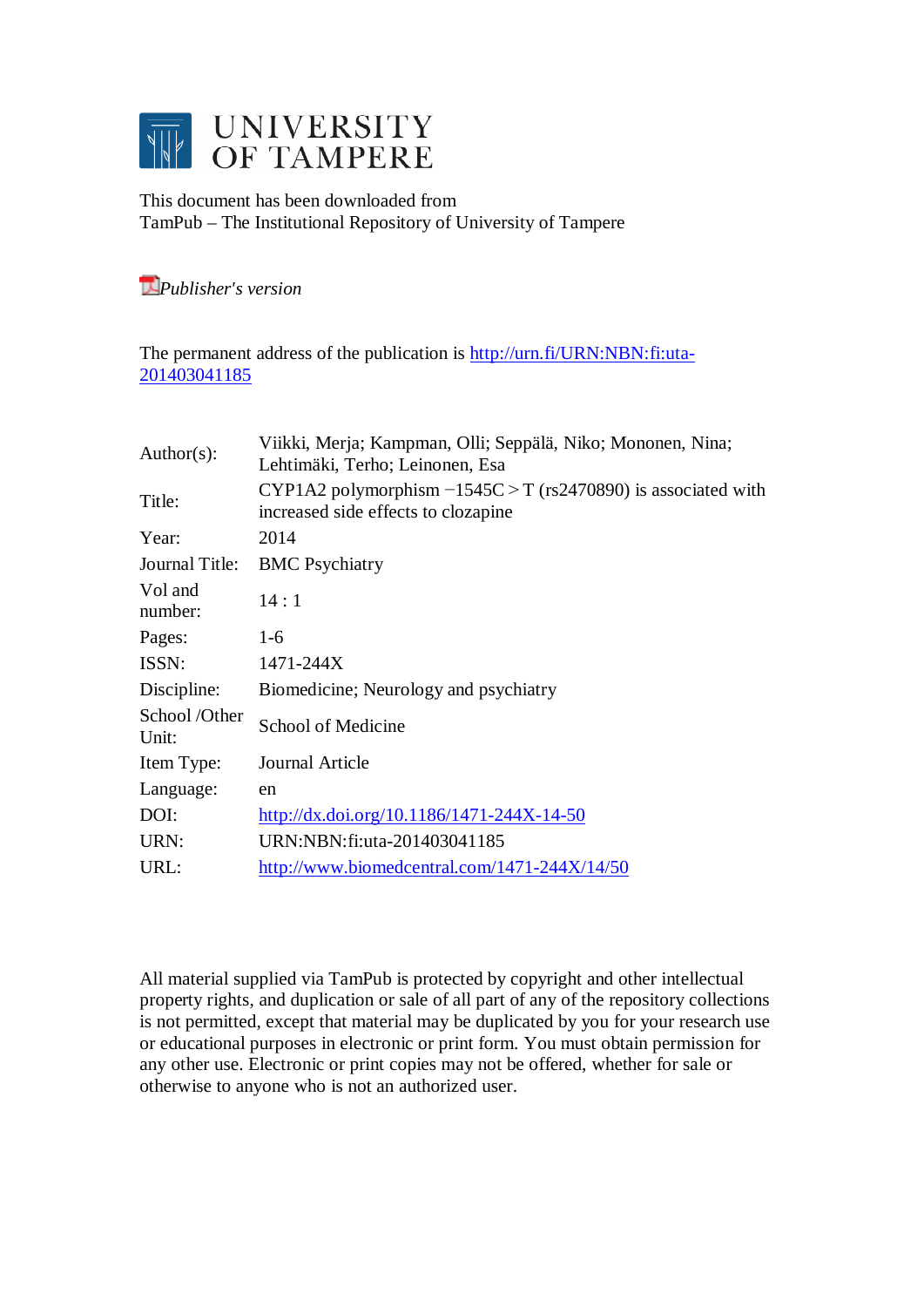## **RESEARCH ARTICLE Example 2014 CONSIDERING CONSIDERING CONSIDERING CONSIDERING CONSIDERING CONSIDERING CONSIDERING CONSIDERING CONSIDERING CONSIDERING CONSIDERING CONSIDERING CONSIDERING CONSIDERING CONSIDERING CONSIDE**



# CYP1A2 polymorphism −1545C > T (rs2470890) is associated with increased side effects to clozapine

Merja Viikki<sup>1,2\*</sup>, Olli Kampman<sup>1,3</sup>, Niko Seppälä<sup>4</sup>, Nina Mononen<sup>5</sup>, Terho Lehtimäki<sup>5</sup> and Esa Leinonen<sup>1,6</sup>

## Abstract

Background: Cytochrome P450 1A2 gene (CYP1A2) polymorphisms have been suggested to be associated with increased side effects to antipsychotics. However, studies on this are scarce and have been conducted with either various antipsychotics or only in small samples of patients receiving clozapine. The aim of the present study was to test for an association between the CYP1A2 −1545C > T (rs2470890) polymorphism and side effects in a larger sample of patients during long-term clozapine treatment.

Methods: A total of 237 patients receiving clozapine treatment completed the Liverpool University Neuroleptic Side-Effect Rating Scale (LUNSERS) assessing clozapine-induced side effects. Of these patients, 180 completed the questionnaire satisfactorily, agreed to provide a blood sample, and were successfully genotyped for the polymorphism.

Results: The TT genotype of CYP1A2 polymorphism −1545C > T (rs2470890) was associated with significantly more severe side effects during clozapine treatment ( $p = 0.011$ ). In a subanalysis, all seven types of side effects (sympathicotonia–tension; depression–anxiety; sedation; orthostatic hypotension; dermal side effects; urinary side effects; and sexual side effects) appeared numerically (but insignificantly) more severely among  $\Pi$  carriers. In addition, use of mood stabilizers was more common among patients with the TT genotype (OR = 2.63,  $p = 0.004$ ).

Conclusions: This study has identified an association between the CYP1A2 polymorphism −1545C > T (rs2470890) and the occurrence of more severe clozapine side effects. However, these results should be regarded as tentative and more studies of larger sample sizes will be required to confirm the result.

Keywords: 1545C > T, rs2470890, Clozapine, Side effects, Antipsychotic

## Background

Clozapine is the most effective antipsychotic in treatment refractory schizophrenia [[1\]](#page-5-0). However, its use has been limited because of the documented infrequent, but serious side effects such as agranulocytosis. Several other less serious but more frequent side effects are also noted including sedation, weight gain, constipation, hypersalivation, and hypotension, which may lead to an impaired quality of life or the need to discontinue clozapine treatment.

Clozapine is metabolized mainly by the cytochrome P450 enzyme CYP1A2 [[2\]](#page-5-0). The wide inter-individual variation in the expression and activity of CYP1A2 suggests a role for genetic factors in its control such as single nucleotide polymorphisms, as well as epigenetic

and environmental factors, including smoking, coffee drinking, and co-medication [[2-4](#page-5-0)]. The genetic polymorphisms of CYP1A2 may affect clozapine clearance and plasma levels. For instance, the  $*1$  F allele is associated with increased enzyme inducibility and the \*1C allele with decreased inducibility [\[5,6](#page-5-0)]. In addition, poor clozapine response and low plasma drug levels have been found in smokers with the −163A/A genotype [\[7,8](#page-5-0)].

CYP1A2 polymorphisms have previously been suggested to be associated with the side effect response to antipsychotics. An increased tardive dyskinesia severity was observed in patients with the A allele of the CYP1A2\*1C polymorphism and in another study with CYP1A2 (C→A) [[9](#page-5-0)[,10](#page-6-0)], while the  $CYPIA2 - 163C > A$  polymorphism is associated with clozapine-induced generalized tonic-clonic seizures [[11](#page-6-0)]. It is postulated that the concomitant absence of CYP1A2\*F and presence of CYP1A2\*C could generate CYP1A2 phenotypes that induce lower mRNA expression



© 2014 Viikki et al.; licensee BioMed Central Ltd. This is an Open Access article distributed under the terms of the Creative Commons Attribution License [\(http://creativecommons.org/licenses/by/2.0\)](http://creativecommons.org/licenses/by/2.0), which permits unrestricted use, distribution, and reproduction in any medium, provided the original work is properly credited.

<sup>\*</sup> Correspondence: [merja.viikki@gmail.com](mailto:merja.viikki@gmail.com) <sup>1</sup>

University of Tampere, Medical School, University of Tampere, Tampere 33014, Finland

<sup>&</sup>lt;sup>2</sup>Tampere Mental Health Centre, Hallituskatu 8 B, 33200 Tampere, Finland Full list of author information is available at the end of the article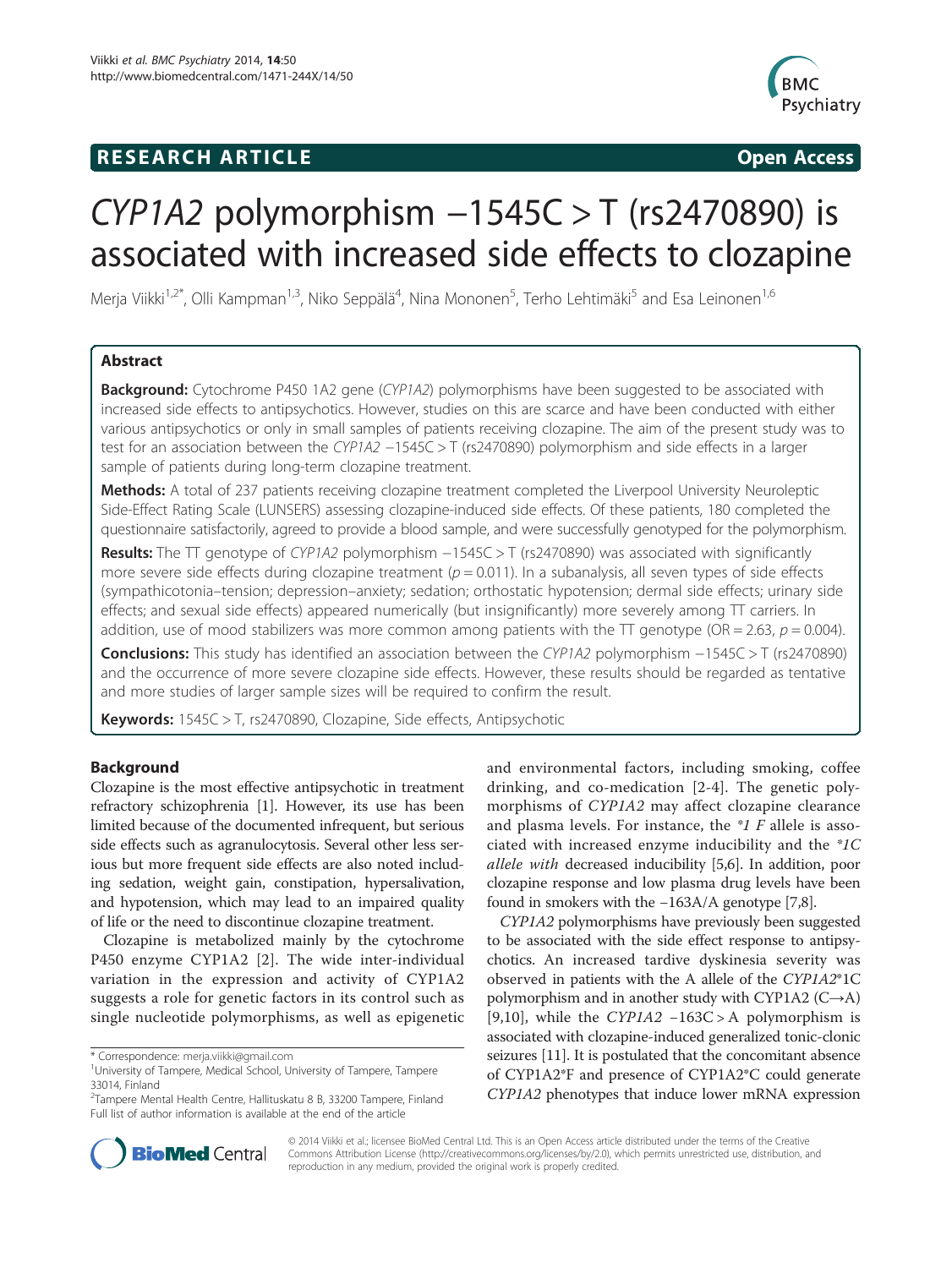and make patients more susceptible to clozapine intolerance [[12\]](#page-6-0). It is possible that the CYP1A2 polymorphism −1545C > T could play some role in it. Recently, Ferrari et al. [\[13](#page-6-0)] reported that patients with adverse drug reactions to clozapine had a higher frequency of the CYP1A2 low-activity allele and lower CYP1A2 mRNA levels than patients without adverse effects [\[13](#page-6-0)]. To the best of our knowledge, however, only one previous study has reported a possible association between the −1545C > T (rs2470890) polymorphism and the side effects of antipsychotics; in this analysis,  $1545C > T$  was initially associated with tardive dyskinesia, but, after multiple corrections, this finding was shown to be in-significant [[14\]](#page-6-0).

Interesting findings on the association between CYP1A2 and the side effects of clozapine are scarce, and such studies have been conducted on fairly small samples. The aim of the present study, therefore, was to test for an association between the CYP1A2 polymorphism −1545C > T (rs2470890) and side effects in a larger sample of patients during long-term clozapine treatment.

## **Methods**

#### Patients

The study included 237 patients with diagnoses of schizophrenia, schizophreniform, schizoaffective, or delusional disorders according to the International Classification of Diseases, Tenth Revision (ICD-10). The diagnoses were set by experienced psychiatrists. All patients were ≥18 years of age, Caucasian, of Finnish origin, and were receiving clozapine treatment. Patients who had used clozapine for less than three months or whose mental state did not allow reliable self-assessment were excluded from the study. Of the 237 patients, four were excluded because of incomplete LUNSERS data (at least 20% of responses missing). A total of 190 patients (112 men and 78 women) provided samples for the commercial laboratory measurement of serum clozapine and norclozapine concentrations, and 187 patients were successfully genotyped for  $-1545C > T$  (rs2470890).

The study was conducted in three hospital districts in Western Finland (Satakunta, Pirkanmaa, and Seinäjoki). The patients were recruited at secondary in- and outpatient clinics and from sheltered accommodation units. All participants ( $n = 237$ ) were asked to complete the Liverpool University Neuroleptic Side-Effect Rating Scale (LUNSERS) [\[15\]](#page-6-0). This is a self-reported questionnaire of 51 items that assess the intensity of antipsychotic side effects  $(0 = not at all, 4 = very much)$ . Forty-one of the items assess antipsychotic-induced side effects while the remaining 10 serve as "red herrings" to detect patients who may be over-reporting symptoms. The reliability and validity of LUNSERS is well-established [\[16\]](#page-6-0), although its validity has not been confirmed in relation to the use of

atypical antipsychotics. Therefore, we performed an analysis to detect clinically meaningful factors for different types of side effects. This identified eight clinical factors: sympathicotonia–tension, depression–anxiety, sedation, orthostatic hypotension, dermal side effects (rash, sensitivity to sun, new or unusual skin marks or itchy skin), urinary side effects (difficulty passing urine or passing a lot of urine), sexual side effects (increased or decreased sexual drive or difficulty in achieving orgasm), and menstrual side effects; the latter was omitted from this study. Information on medical history and duration of clozapine treatment were collected from medical records. The study was approved by the local ethics committee. All participants gave informed consent upon entry to the study. This study was carried out in accordance with the code of Ethics of the World Medical Association (Declaration of Helsinki).

#### DNA extraction and genotyping

For DNA extraction, 9 ml EDTA-whole blood was drawn from the participants and stored in a freezer at −20°C. Genomic DNA was extracted from peripheral blood leukocytes using the QIAamp<sup>®</sup>DNA Blood Minikit and automated biorobot M48 extraction (Qiagen, Hilden, Germany). Genotyping of rs2470890 was performed using the Taqman<sup>°</sup>SNP Genotyping Assay (assay C\_1642455\_10) and ABI Prism 7900HT Sequence Detection System (Applied Biosystems, Foster City, CA, USA). Pipetting for genotyping was performed on 384 plates by a Tecan Evo Freedom robot with eight pipetting tips.

## Clozapine assay methodology and blood sampling

Clozapine serum concentration measurements were taken during concomitant routine leukocyte monitoring. The patients were instructed not to eat or take medications before the laboratory test, which took place in the morning. This would then achieve a medication-free period of 8–14 h prior to serum clozapine concentration measurement. Clozapine serum levels were determined by high performance liquid chromatography with ultraviolet detection (described in detail in [[17](#page-6-0)]).

## Statistical analyses

Analysis of variance and t-tests were used for LUNSERS total scores, factor scores, clozapine dose, and concentration comparisons between different CYP1A2 genotype groups. Chi-square statistics were used to calculate differences between frequency of medication use and CYP1A2 genotypes. The general linear univariate model (analysis of covariance) was used to determine the effects of antipsychotic doses and CYP1A2 genotype on LUNSERS total score. In the model, the antipsychotic dose was used as a covariate and the CYP1A2 genotype as a factor. In alternative models, the following factors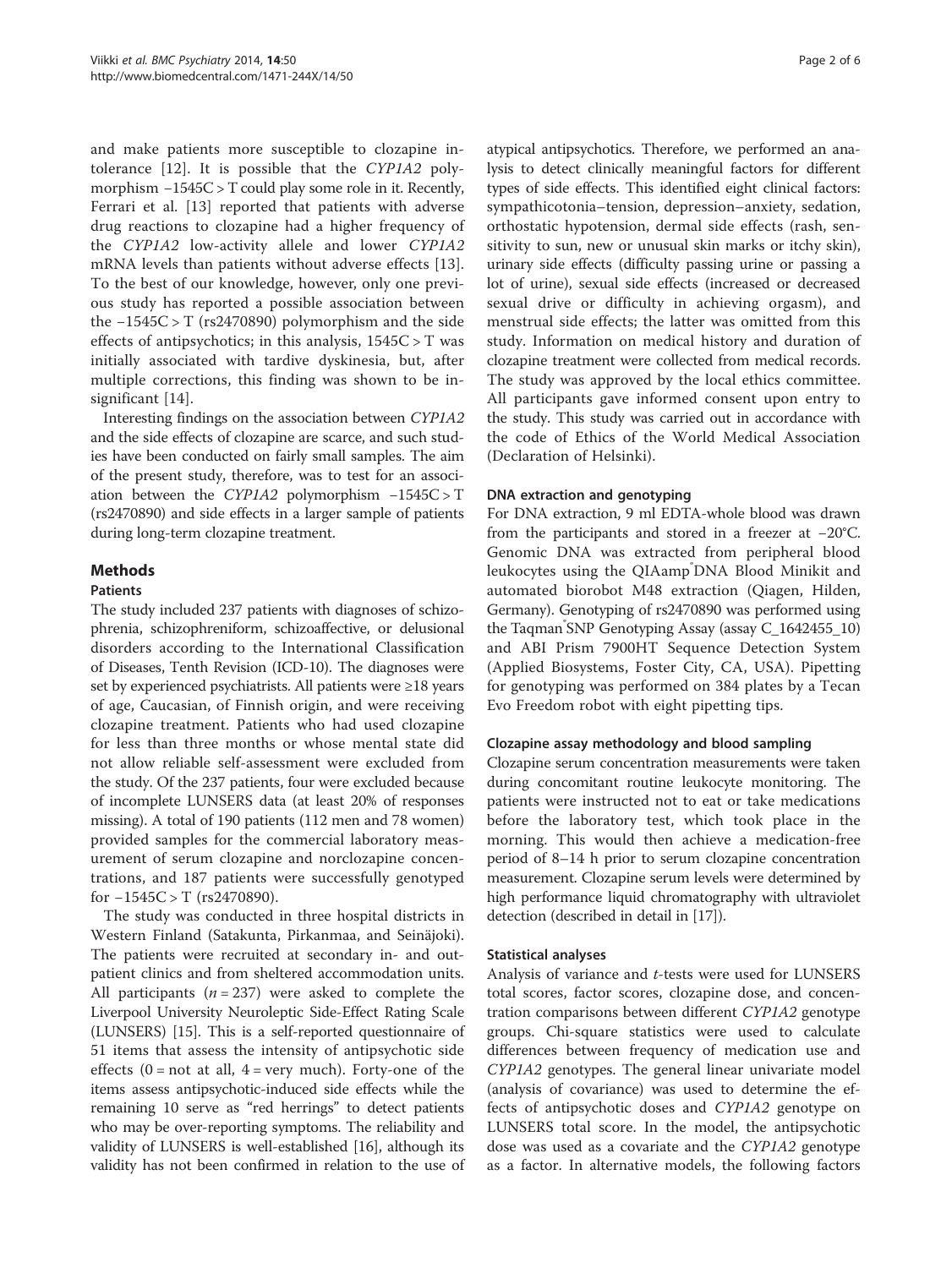were also used one at a time: clozapine monotherapy, antipsychotic combination, or regular smoking. Power calculations were made between the LUNSERS total score and CYP1A2 genotypes according to realized distributions in these variables. This resulted in a power of 0.803 with a probability  $(p) < 0.05$ . All calculations were performed with SPSS (version 19) and PS (version 3.0.43; [[18\]](#page-6-0)) software.

## Results

A total of 187 patients (110 men [61%] and 70 women [39%]) were successfully genotyped for the −1545C > T (rs2470890) polymorphism; of these, 185 had a valid LUNSERS rating. The mean age was  $43.1$  ( $\pm$ 11.0) years (range, 20–67 years).

The majority of patients had been receiving clozapine for over five years (64%). Out of all patients, 34% had used clozapine for 1–5 years and only 1.9% had used it for less than a year (3–12 months). The mean time from the first episode of hospitalization for psychosis until the start of the study was  $17.3$  ( $\pm 10.0$ ) years.

The TT genotype of CYP1A2 polymorphism −1545C > T (rs2470890) was associated with a significantly greater side effect frequency during clozapine treatment as mean LUNSERS scores were 45.1, 36.8, and 37.9 in TT, TC, and CC carriers, respectively ( $p = 0.038$ ), and 45.1 vs. 37.1 among TT carriers vs. TC or CC carriers  $(p = 0.011)$ . In a subanalysis, all seven types of side effects were found to be more severe among TT carriers, but this finding was not statistically significant (Table [1](#page-4-0)).

The use of mood stabilizers was significantly more common among patients with the TT genotype than with TC/CC (OR = 2.63,  $p = 0.004$ ) (Table [2\)](#page-4-0). Of the patients,  $65\%$  ( $n = 121$ ) were receiving clozapine monotherapy, 24% ( $n = 45$ ) received a combination of clozapine and second generation antipsychotic therapy (most often aripiprazole), 9.6% ( $n = 18$ ) received a combination of clozapine and first generation antipsychotic therapy, and 1.6%  $(n=3)$  received both first and second generation antipsychotic therapy in addition to clozapine. The clozapine or norclozapine concentration (or their sum or ratio) did not differ between TT carriers and CC/TC carriers. In general linear univariate analysis, the interaction between total antipsychotic dose and the genotype of CYP1A2 −1545C > T (rs2470890) together explained 5.0% of the variance in the LUNSERS scale total score (complete model:  $p = 0.037$ , power = 0.682; antipsychotic dose:  $np2 = 0.018$ ,  $p = 0.08$ ; CYP1A2 genotype:  $np2 = 0.035$ ,  $p = 0.051$ ). The results of alternative models, in which clozapine monotherapy, antipsychotic combination, or regular smoking were taken as factors one at a time were non-significant and the additional factors had a low predictive power in these models.

The allele frequencies in the patient sample were equal to those in the general population  $(T = 0.54, C = 0.46)$ , and there was no gender difference in allele distributions (men T = 0.56, women T = 0.53;  $p = 0.55$ , chi-square test). The genotypes in the sample were in Hardy-Weinberg equilibrium ( $p > 0.10$ ).

## **Discussion**

In the present study, the TT genotype of CYP1A2 polymorphism −1545C > T (rs2470890) was associated with an increased frequency of side effects during clozapine treatment. In addition, a subanalysis of results showed that all seven types of side effects (sympathicotonia–tension; depression–anxiety; sedation; orthostatic hypotension; dermal side effects; urinary side effects; and sexual side effects) were more severe among TT carriers, but this finding was not statistically significant. Previous studies reported that different CYP1A2 polymorphisms were associated with adverse effects of antipsychotics; although, to our knowledge, only one has assessed the association between the −1545C > T (rs2470890) polymorphism and antipsychotic side effects [\[14](#page-6-0)]. Moreover, in this study, an excess of the T allele was observed among patients with tardive dyskinesia during initial analysis, but this was later revised after multiple corrections to be an insignificant finding [[14](#page-6-0)]. Our results are in line with the initial analysis of this earlier work.

In previous studies, higher plasma concentrations of clozapine and its metabolite N-desmethylclozapine have been reported in patients with two CYP1A2 variants associated with reduced enzyme activity (−3860A, −2467del, −163C, −739G, and/or −729T) compared with those with one or no variants [[19\]](#page-6-0). Although it might be expected that the higher frequency of side effects among TT carriers observed in the present study could be explained by higher plasma concentrations of clozapine in those individuals, we found no difference in clozapine or norclozapine concentrations (or their sums or ratios) between TT carriers and CC/TC carriers. Likewise, use of other co-medication, such as selective serotonin uptake inhibitors (SSRIs) and serotonin norepinephrine reuptake inhibitors (SNRIs) and other antipsychotics may have contributed to the frequency or severity of side effects. However, the use of SSRIs, SNRIs, and the total dose of all antipsychotics did not differ between patients with the TT genotype and those with CC/TC genotypes.

Smoking is a known CYP1A2 inducer, and lower plasma concentrations of clozapine have previously been detected in smokers with the −163A/A genotype [[7,8](#page-5-0),[20](#page-6-0)]). Since the C allele of CYP1A2\*1 F, which is in complete linkage disequilibrium with the C allele of CYP1A2  $1545C > T$ (exon) [[14](#page-6-0)], leads to decreased inducibility among smokers, the C allele of rs2470890 would also be expected to be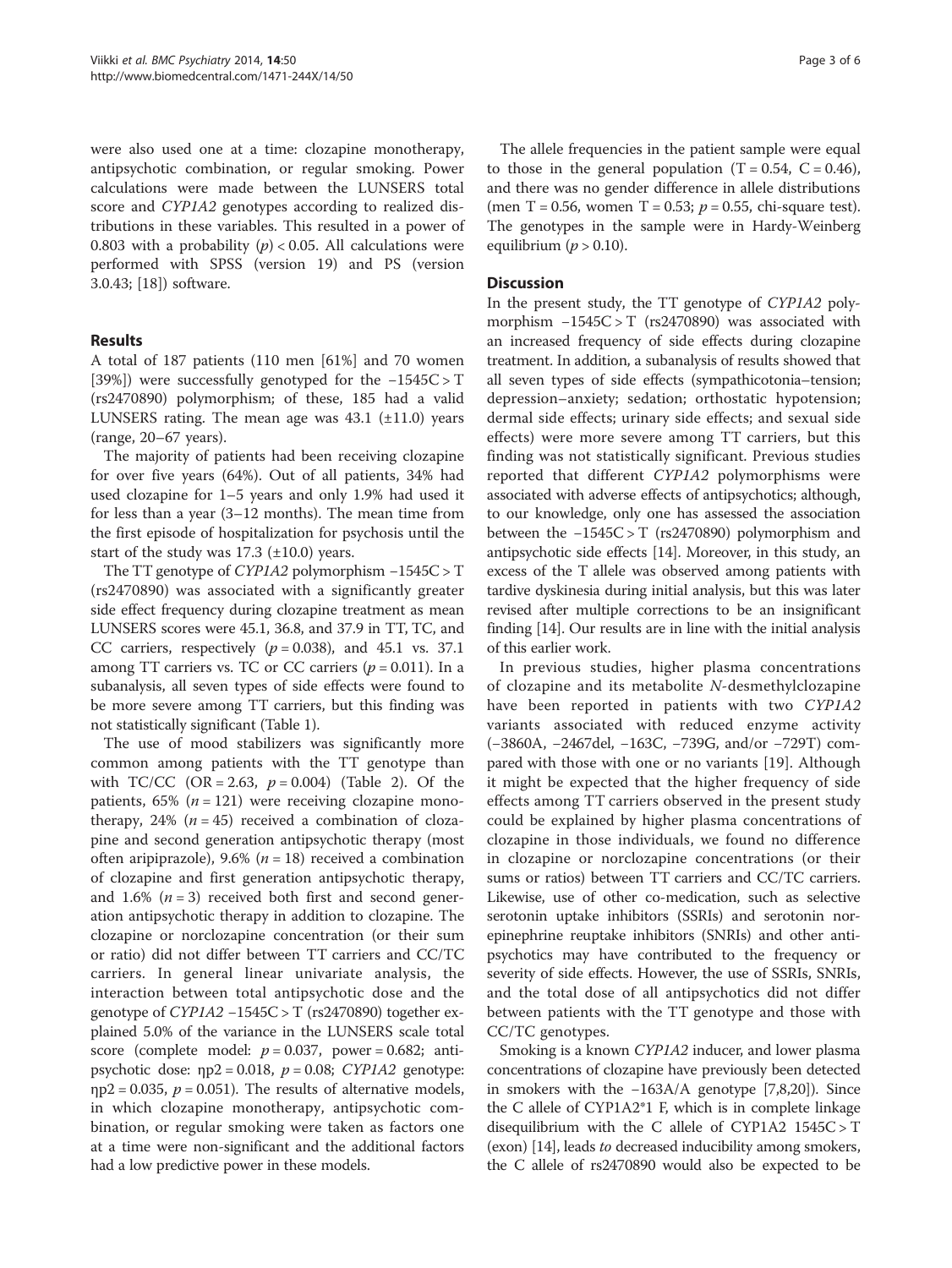| Symptom                 | LUNSERS scores mean (±SD)  |                       |                     |                       |  |  |
|-------------------------|----------------------------|-----------------------|---------------------|-----------------------|--|--|
|                         | Frequency of the symptom % |                       |                     |                       |  |  |
|                         | $TT (n=54)$                | $TC (n=96)$           | $CC (n=35)$         | Total (n=185)         |  |  |
| Sympathicotonia-tension | $7.35 \ (\pm 4.87)$        | $6.54$ ( $\pm 4.77$ ) | $6.69 \ (\pm 5.61)$ | $6.81$ ( $\pm 4.95$ ) |  |  |
|                         | 88.9%                      | 92.7%                 | 82.9%               | 89.7%                 |  |  |
| Depression-anxiety      | $9.65 (\pm 5.94)$          | $8.11 (\pm 4.55)$     | $8.14 \ (\pm 5.14)$ | $8.57 \ (\pm 5.12)$   |  |  |
|                         | 90.7%                      | 91.7%                 | 88.6                | 90.8%                 |  |  |
| Sedation                | 5.13 $(\pm 3.28)$          | 4.81 $(\pm 2.65)$     | 4.97 $(\pm 2.83)$   | 4.93 $(\pm 2.87)$     |  |  |
|                         | 88.9%                      | 96.9%                 | 91.2%               | 93.5%                 |  |  |
| Orthostatic hypotension | 3.41 $(\pm 2.67)$          | $2.79 \ (\pm 2.51)$   | $2.82 \ (\pm 2.86)$ | $2.98 (\pm 2.63)$     |  |  |
|                         | 81.5%                      | 75.0%                 | 70.6%               | 76.1%                 |  |  |
| Dermal side effects     | 1.11 $(\pm 1.46)$          | $1.09 \ (\pm 1.62)$   | $0.97 (\pm 1.43)$   | $1.08 (\pm 1.53)$     |  |  |
|                         | 47.3%                      | 40.6%                 | 38.2                | 42.2%                 |  |  |
| Sexual side effects     | $1.96 (\pm 2.23)$          | $1.61 (\pm 1.99)$     | 1.73 $(\pm 1.94)$   | $1.74 \ (\pm 2.05)$   |  |  |
|                         | 61.8%                      | 54.2%                 | 59.5%               | 57.4%                 |  |  |
| Urinary side effects    | $2.09 \ (\pm 1.94)$        | $1.45 \ (\pm 1.90)$   | $1.80 (\pm 2.25)$   | $1.70 \ (\pm 1.99)$   |  |  |
|                         | 74.5%                      | 49.0%                 | 54.1%               | 57.4%                 |  |  |

## <span id="page-4-0"></span>Table 1 LUNSERS scores (mean ± SD) and frequency of side effects according to genotype and in the total population

associated with decreased inducibility. Moreover, if smoking was more common among patients with the TT genotype in the present study, this would explain why such individuals require higher clozapine doses yet serum clozapine concentrations are not increased. However, smoking status was similar in all patients. Another lifestyle factor that could explain the difference in CYP1A2 metabolism is coffee drinking. It has been suggested that caffeine inhibits clozapine metabolism and increases serum clozapine concentrations [\[21\]](#page-6-0). Although caffeine intake was not assessed in the present study, the effect of drinking instant coffee on serum clozapine concentrations was reported to be of minor clinical relevance in most cases within a small sample of Finnish patients [\[22\]](#page-6-0). Carbamazepine, used to control epileptic seizure, also induces CYP1A2 [\[23](#page-6-0)]. However, it was seldom used in our patients and there was no difference in the frequency of carbamazepine use between TT carriers and CC/TC carriers.

The second finding of the present study was that mood stabilizer use was more common among individuals with the TT genotype than CT or CC carriers. The reason for this is unclear, although it is possible that the TT carriers who experienced more adverse effects also complained more about other symptoms such as anxiety, depression, or mood swings. This may have resulted in the administration of a mood stabilizer, and this

|  |  | Table 2 Comparisons between CYP1A2 1545C > T (rs2470890) TT and C-carrier patient groups |
|--|--|------------------------------------------------------------------------------------------|
|--|--|------------------------------------------------------------------------------------------|

| <b>Patients</b>                                      | $TT (n=54)$   | TC/CC (n=133) | PP between groups |
|------------------------------------------------------|---------------|---------------|-------------------|
| Males                                                | 32 (59.3%)    | 78 (58.6%)    | <b>NS</b>         |
| Regular smokers                                      | 29 (52.7%)    | 65 (49.6%)    | NS.               |
| Antipsychotic co-medication                          | 18 (33.3%)    | 48 (36.1%)    | NS.               |
| Atypical                                             | 14 (25.9%)    | 31 (23.3%)    |                   |
| Conventional                                         | 2(3.7%)       | 16 (12.0%)    |                   |
| Both                                                 | 2(3.7%)       | $1(0.8\%)$    |                   |
| Mood stabilizer adjuvant therapy                     | 24 (44.4%)    | 31 (23.3%)    | 0.004             |
| SSRI/SNRI adjuvant therapy                           | 21 (38.9%)    | 46 (34.6%)    | NS.               |
| Clozapine + norclozapine serum level mol/l (mean+SD) | $2.21 + 0.98$ | $2.45 + 1.36$ | 0.20              |
| Clozapine/norclozapine ratio (mean+SD)               | $1.68 + 0.60$ | $1.71 + 0.59$ | 0.78              |
| Clozapine dose/serum level ratio (mean+SD)           | $441 + 195$   | $405 + 309$   | 0.44              |
| Clozapine dose mg (mean+SD)                          | $431 + 132$   | $390 + 150$   | 0.078             |
| Antipsychotic total dose mg* (mean+SD)               | $971 + 380$   | 883+389       | 0.17              |

\*In chlorpromazine equivalents.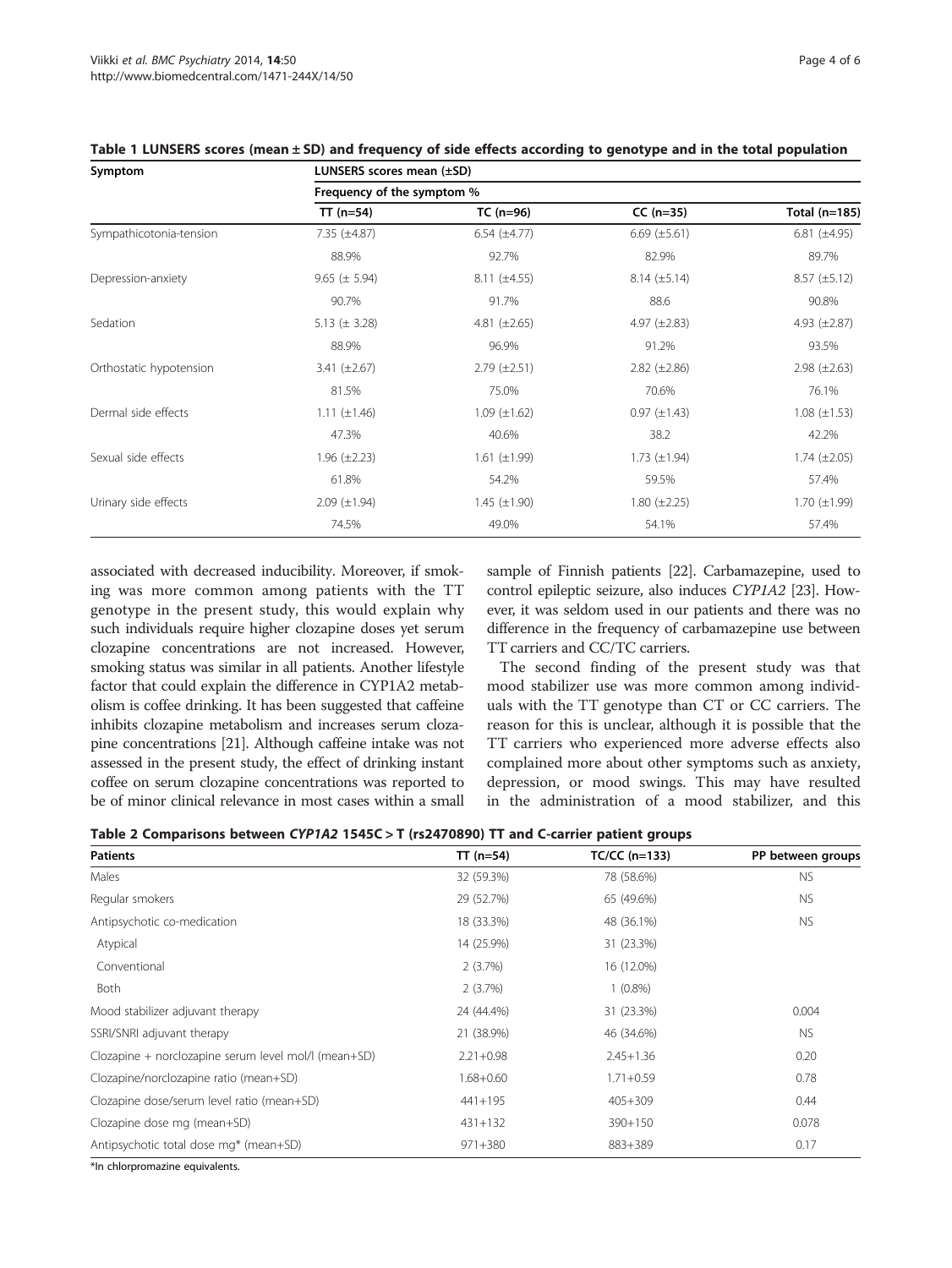<span id="page-5-0"></span>combination could have increased the frequency or severity of adverse effects. It is also conceivable that the TT genotype is associated with CYP1A2 induction, thus weakening the antipsychotic response and requiring the addition of a mood stabilizer. However, the most common reasons for adding a mood stabilizer were to prevent seizures, as clozapine increases their risk, and to reduce aggression. In some cases, mood stabilizer use was indicated because the primary disease was schizoaffective disorder. However, only 6%  $(n = 14)$  of patients had a diagnosis of schizophreniform, schizoaffective, or delusional disorders. It was not possible to analyze these disorders separately, however, and this can be regarded as a study limitation. The most commonly added mood stabilizer in the present study was valproic acid.

The assay for clozapine measurement provides excellent precision and accuracy. However, it has been suggested that the thermal instability of clozapine-N-oxide represents a concern regarding the potential for overestimation of clozapine [\[24](#page-6-0)]. When exposed to heat or to alkaline conditions clozapine-N-oxide again yields clozapine. However, this was unlikely in the present study because special efforts were taken during sample workup and chromatographic analysis to avoid overestimation of clozapine.

The main limitation of our study was its fairly small sample size, which markedly reduces the statistical power to detect small or moderate effects. However, we recruited almost all patients within the geographical area who were receiving clozapine treatment and able to give their informed consent. A second limitation is that LUNSERS is a self-reported questionnaire that requires items to be rated from "not at all" to "very much" with no description or criteria. This could have affected reliability. Moreover, the reported side effects were not systematically confirmed by clinicians or compared with clinical records, and we lacked data on which side effects led to reduction of the dose. Nevertheless, the reliability and validity of LUNSERS is well-established [[16](#page-6-0)]. Most patients had been on clozapine for over 5 years, so there were no cases of agranulocytosis/neutropenia, which usually develops during the first 3 months of clozapine use; we also only included patients who had been on clozapine for at least 3 months. Weight gain was a common side effect, with 56% of patients reporting this although we did not analyze it here as this will be presented in a separate analysis. Lack of data on caffeine intake is also a limitation of the present study. The results of alternative statistical models, with clozapine monotherapy or antipsychotic combinations as individual factors, were non-significant and the additional factors had a low predictive power in these models. Finally, the lack of patient mean positive and negative syndrome scale data meant that we could not assess whether −1545C > T was related to lack of response.

#### Conclusions

The present findings suggest an association between the TT genotype of the CYP1A2 polymorphism −1545C > T (rs2470890) and side effects of clozapine. However, these findings should be regarded as tentative and more studies with larger samples will be required to confirm the results.

#### Competing interests

The authors declare that they have no competing interests.

#### Authors' contributions

Authors EL, OK, NS and TL designed the study. Authors NS and MV participated in recruiting the patients. Authors MV, EL, OK, NS, NM and TL wrote the article. Author OK undertook the statistical analysis. All authors contributed to and have approved the final manuscript.

#### Acknowledgments

This study was financially supported by EVO grant 9P049 awarded to E.L. and EVO grant 9 N035 awarded to T.L. The collection of study material was funded by Satakunta Hospital District Research foundation (EVO grant). We would like to thank Ms. Ulla Hohtari-Kivimäki MHS (Health Sci.) for valuable help in data collection.

None of the sponsors influenced the design or conduct of the study or the analysis or interpretation of the findings.

#### Author details

<sup>1</sup> University of Tampere, Medical School, University of Tampere, Tampere 33014, Finland. <sup>2</sup>Tampere Mental Health Centre, Hallituskatu 8 B, 33200 Tampere, Finland. <sup>3</sup>Seinäjoki Hospital District, Department of Psychiatry, Seinäjoki, Finland. <sup>4</sup>Department of Psychiatry, Satakunta Hospital District, Fi-28500, Pori, Finland. <sup>5</sup>Department of Clinical Chemistry, Fimlab Laboratories, School of Medicine University of Tampere, Tampere, Finland. 6 Department of Psychiatry, Tampere University Hospital, Tampere, Finland.

#### Received: 6 June 2013 Accepted: 13 February 2014 Published: 20 February 2014

#### References

- 1. Citrome L: A systematic review of meta-analyses of the efficacy of oral atypical antipsychotics for the treatment of adult patients with schizophrenia. Expert Opin Pharmacother 2012, 13(11):1545–1573.
- 2. Zhou SF, Yang LP, Zhou ZW, Liu YH, Chan E: Insights into the Substrate Specificity, Inhibitors, Regulation, and Polymorphisms and the Clinical Impact of Human Cytochrome P450 1A2. AAPS J 2009, 11(3):481–494.
- 3. Gunes A, Dahl ML: Variation in CYP1A2 activity and its clinical implications: influence of environmental factors and genetic polymorphisms. Pharmacogenomics 2008, 9:625–637.
- 4. Ingelman-Sundberg M, Sim SC, Gomez A, Rodriguez-Antona C: Influence of cytochrome P450 polymorphisms on drug therapies: pharmacogenetic, pharmacoepigenetic and clinical aspects. Pharmacol Ther 2007, 116:496–526.
- 5. Nakajima M, Yokoi T, Mizutani M, Kinoshita M, Funayama M, Kamataki T: Genetic polymorphism in the 5′-flanking region of human CYP1A2 gene: effect on the CYP1A2 inducibility in humans. J Biochem 1999, 125:803-808.
- 6. Sachse C, Brockmöller J, Bauer S, Roots I: Functional significance of a C–- > A polymorphism in intron 1 of the cytochrome P450 CYP1A2 gene tested with caffeine. Br J Clin Pharmacol 1999, 47(4):445-449.
- 7. Eap CB, Bender S, Jaquenoud Sirot E, Cucchia G, Jonzier-Perey M, Baumann P, Allorge D, Broly F: Nonresponse to clozapine and ultrarapid CYP1A2 activity: clinical data and analysis of CYP1A2 gene. J Clin Psychopharmacol 2004, 24:214–219.
- 8. Ozdemir V, Kalow W, Okey AB, Lam MS, Albers LJ, Reist C, Fourie J, Posner P, Collins EJ, Roy R: Treatment-resistance to clozapine in association with ultrarapid CYP1A2 activity and the C > A polymorphism in intron 1 of the CYP1A2 gene: effect of grapefruit juice and low-dose fluvoxamine. J Clin Psychopharmacol 2001, 21:603–607.
- 9. Basile VS, Ozdemir V, Masellis M, Walker ML, Meltzer HY, Lieberman JA, Potkin SG, Alva G, Kalow W, Macciardi FM, Kennedy JL: A functional